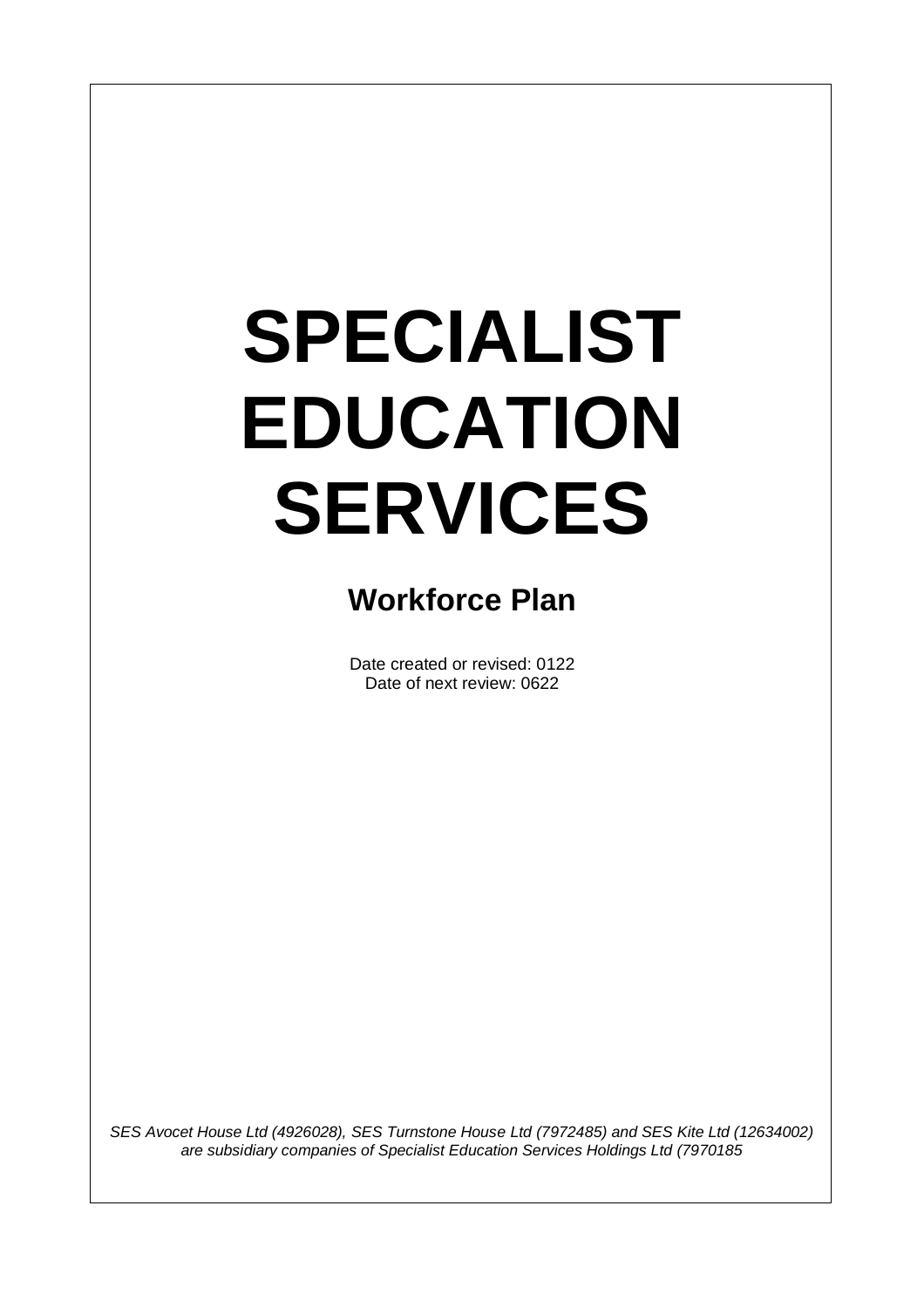#### **CONTENTS**

| $\mathbf 1$    | <b>INTRODUCTION</b>                                                                                                                                                                                                                                          | $\overline{2}$ |
|----------------|--------------------------------------------------------------------------------------------------------------------------------------------------------------------------------------------------------------------------------------------------------------|----------------|
| $\overline{2}$ | <b>MANAGEMENT AND STAFFING STRUCTURE</b>                                                                                                                                                                                                                     | $\overline{2}$ |
| 3              | EXPERIENCE AND QUALIFICATIONS OF STAFF                                                                                                                                                                                                                       | $\overline{4}$ |
| 4              | PROBATION PERIOD AND INDUCTION TRAINING                                                                                                                                                                                                                      | $\overline{4}$ |
| 5              | PROFESSIONAL DEVELOPMENT AND CORE TRAINING                                                                                                                                                                                                                   | 5              |
| 6              | <b>MANAGING AND IMPROVING POOR PERFORMANCE</b>                                                                                                                                                                                                               | 5              |
| 7              | <b>SUPERVISION OF PRACTICE</b>                                                                                                                                                                                                                               | 6              |
| 8              | <b>RECORD KEEPING</b>                                                                                                                                                                                                                                        | 8              |
| 9              | <b>APPENDICES</b><br>Minimum Qualification Requirements by Role (see Person specifications for<br>greater detail, including experience)<br><b>Training Requirements: External Courses</b><br>$\bullet$<br>Induction Training - First six months<br>$\bullet$ | 9              |
|                | <b>Annual Refresher Training</b>                                                                                                                                                                                                                             |                |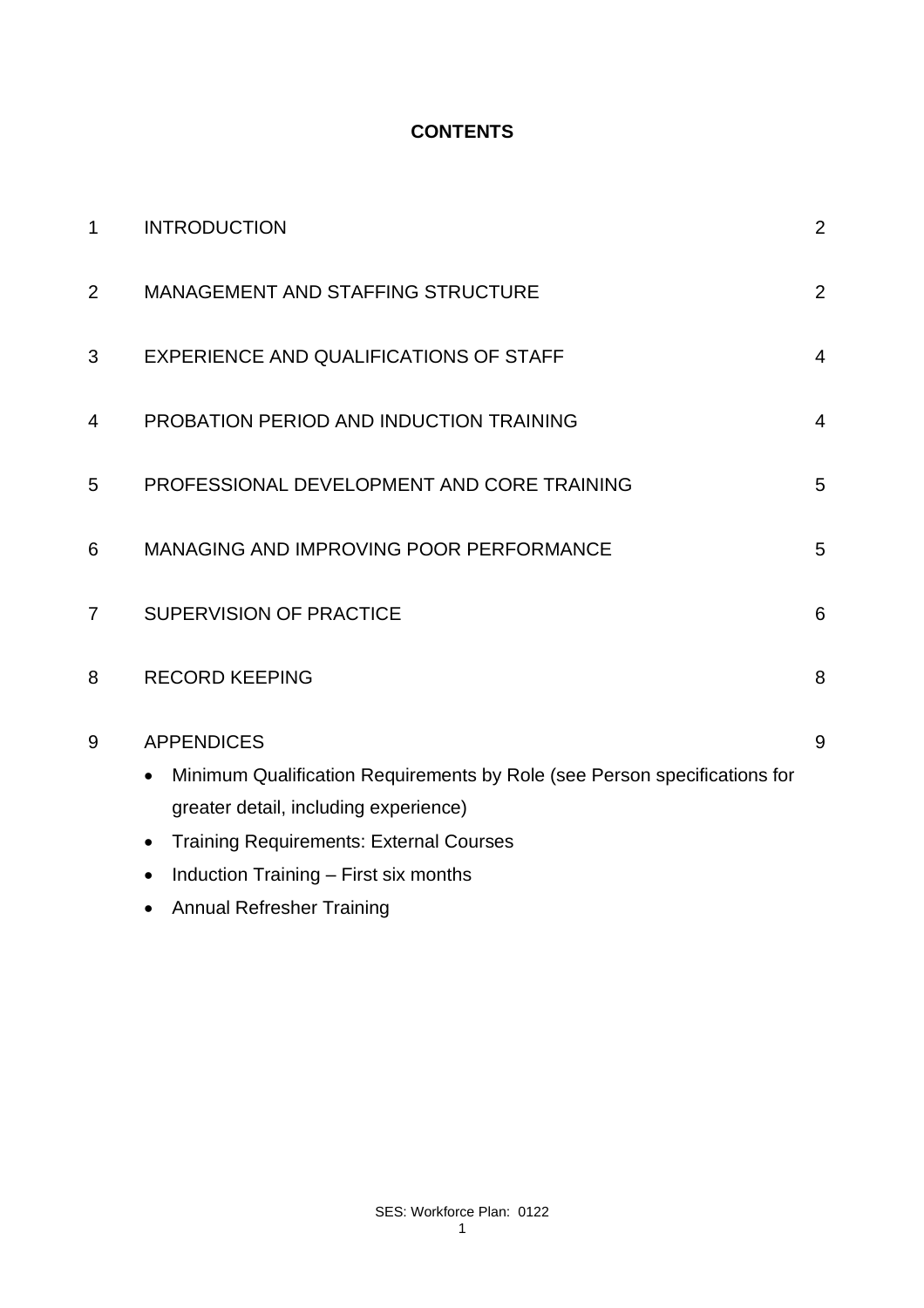#### **1 INTRODUCTION**

The aim of this Workforce Plan is to demonstrate how Specialist Education Services fulfills the workforce related requirements of the Children's Home Regulations 2015 (Regulation 16, schedule 1).

An extensive range of documentation provides the specific details that are signposted throughout this plan; as such it should be read in conjunction with the relevant SES policy and practice documents and operational procedures that are referenced within each section.

Avocet House holds the Investor's in People Gold Award.

#### **2 MANAGEMENT AND STAFFING STRUCTURE**

Specialist Education Services is owned by Jon Lees, sole proprietor and director.

An Operational Director provides leadership and management support and advice to the SES Principal and SES Deputy Principal. This affords a level of quality assurance and consistency of operation across both sites, and underpins the drive for a high quality of education and care for the children placed there.

The SES Principal is in overall charge of all SES sites and their operation, supported by the SES Deputy Principal.

Each SES Learning Centre currently has a Head of Education, Deputy Head of Education, two Teachers and three teaching assistants who support the development and operation of individual learning programmes for children. Avocet House and Turnstone House each have a part time Careers Information Advice and Guidance facilitator, overseen by the Head of Education.

Each establishment has a Registered Manager who is in charge of the Children's Home component. The Registered Manager is supported in their role by a Head of Care and a team of Deputy Care Managers who each manage duty shifts and deputise for the Registered Manager in their absence; Personal Tutors who act as key workers for individual children and Link Tutors who support the development and operation of individual plans for children.

SES Kite has a Young Adult Residential Support Manager who is in charge of the young adult provisions. Four Young Adult Residential Support Workers act as key workers to the young adults, supporting the development of the young adults and their day to day care responsibilities.

Descriptions of this structure, and its diagrammatic illustration overleaf, mask the blend of care, health and education which are so seamless in operation and which create the SES holistic therapeutic approach.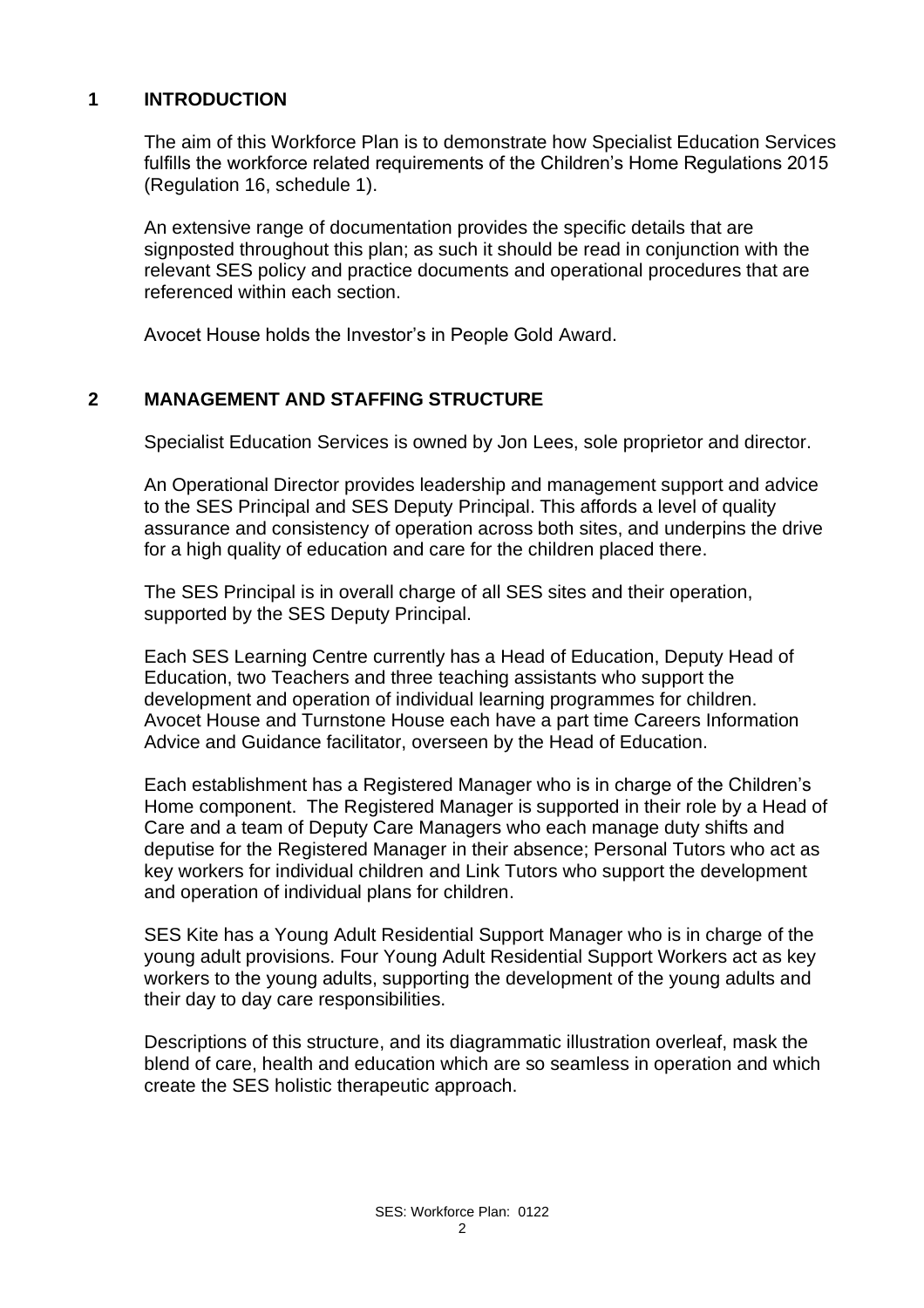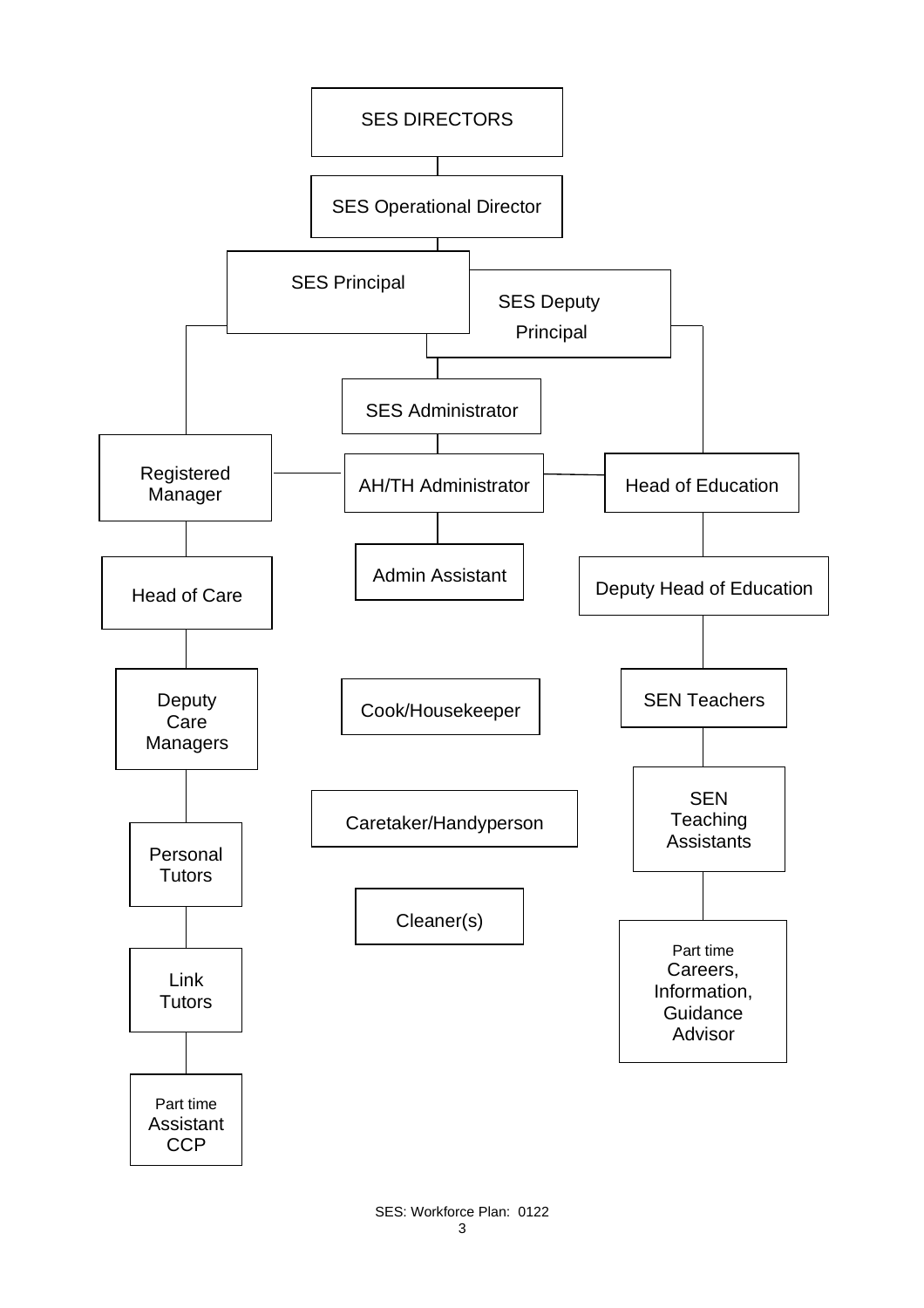#### **3 EXPERIENCE AND QUALIFICATIONS OF STAFF**

Avocet House, Turnstone House and Tower Hill Brochures are updated at a minimum of 3 times per year to reflect the current staff experience and qualifications.

All establishments retain up to date qualification lists for the staff teams within their Ofsted files (Single Central Record).

As part of the recruitment process, shortlisting of candidates for all roles is completed using a Personnel Specification that indicates the minimum experience and qualifications required.

Core qualifications for each respective professional role are outlined in the appendices.

*(See also SES Avocet House/Turnstone House/Tower Hill Brochure and Statement of Purpose)*

#### **4 PROBATION PERIOD AND INDUCTION TRAINING**

All staff members new to SES are subject to a six-month probationary period (as detailed in the Terms and Conditions of Employment). At the completion of six months a formal review meeting is held to confirm full time employment, with feedback provided in relation to:

- attendance,
- engagement in induction and professional development,
- strengths,
- organisation and communication,
- specific role responsibilities,
- relationships with colleagues and young people.

Where there is cause for concern, the probation period may be extended or employment terminated *(see Staff Attendance Policy and Practice document for additional information)*.

There is a mandatory and comprehensive induction package for all staff appointed to SES. The induction training period is the first six months of a staff member's employment when supervision is more intensive. This is the first layer of the Staff Support and Development Programme following appointment. Separate induction documents are available for all staff, specific to their role.

*(See also SES Staff Support and Development Programme, SES Supporting Induction and Professional Practice in Care Roles, SES Pay Policy, SES Induction Booklets)*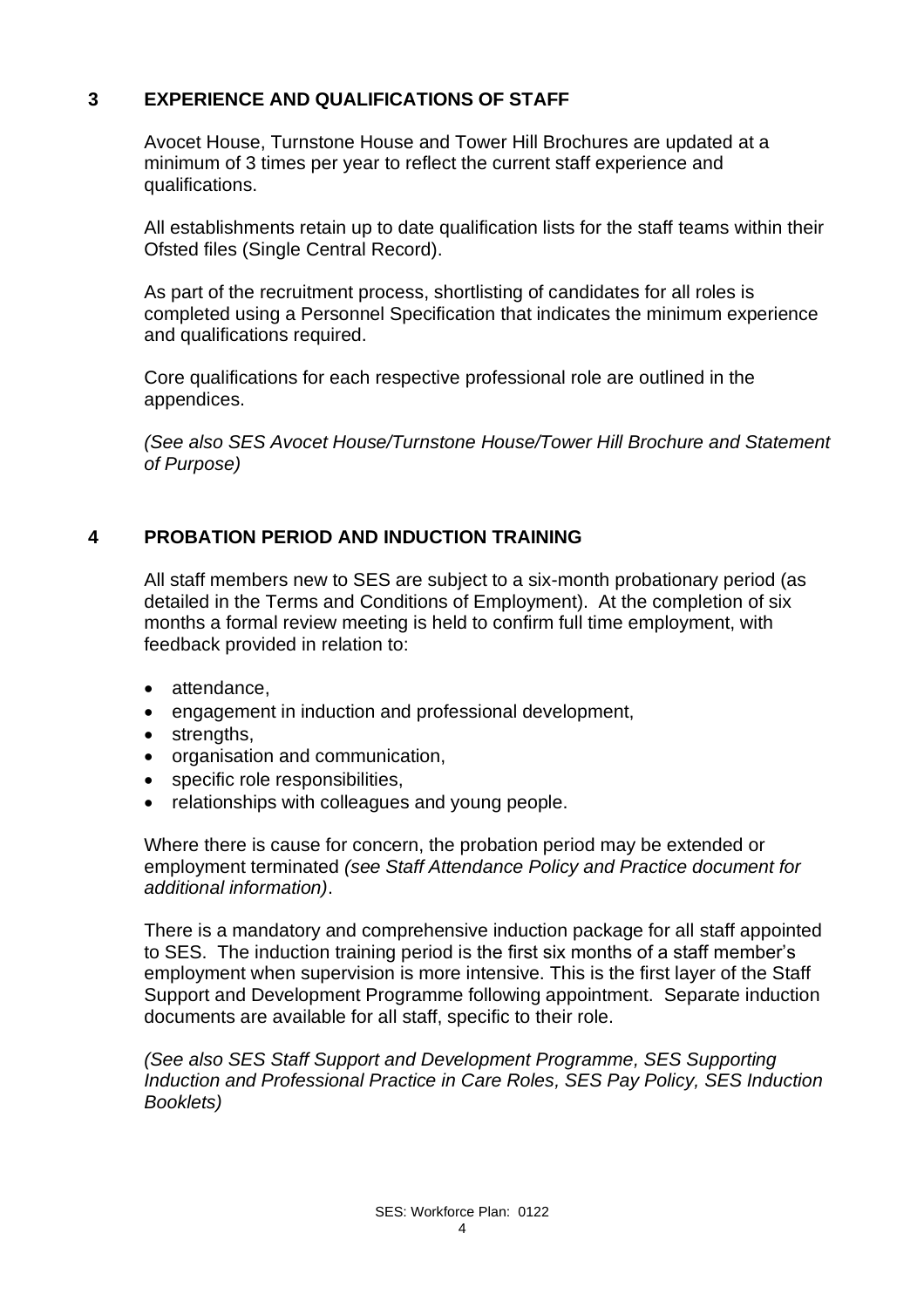#### **5 PROFESSIONAL DEVELOPMENT AND CORE TRAINING**

To facilitate the provision of high quality work with young people all adults employed participate in the Specialist Education Services Staff Support and Development Programme. This formalises a system of staff supervision, support, development and training.

Specialist Education Services believes that staff support and development is a continuous process for all adults, whatever their role and responsibilities, from appointment to leaving. It is a reciprocal process of mutual benefit to individuals, groups of adults and the establishment as a whole and involves both formal and informal processes.

Specialist Education Services has devised a comprehensive set of core standards for supporting the development of staff in professional care and education roles. They are currently available for SEN teachers, teaching assistants, Deputy Care Managers, Personal Tutors and Link Tutors. They provide a structured framework for developing knowledge, practice and skills in order to become more effective delivering the highest quality care and education.

All care staff, including YARSW's, will be required to hold either a Level 3 diploma for residential childcare or will be required to begin working towards this once their induction and probationary period is completed.

All Deputy Care Managers will be required to either hold a Level 5 Diploma in Leadership and management for residential childcare or equivalent, or will be required to begin to work towards this once established in post.

Core training for each respective professional role is outlined in the appendices. Aspects of the core training required is delivered through the regular weekly meetings for the Management Team, Care Team and Learning Centre Team, mapped against a yearly planner. Progress is monitored by the SES Principal, SES Deputy Principal, Head of Education, Registered Manager and YARSM in their weekly Executive Group Meeting (referred to as the Strategic Management Team Meeting). Additionally, all staff are provided with role specific training within their Professional Development meetings and where necessary, Focused Professional Development meetings in addition.

*(See also SES Staff Support and Development Programme)*

#### **6 MANAGING AND IMPROVING PERFORMANCE**

SES has a responsibility for setting realistic and measurable standards of performance, for explaining these standards carefully to members of staff and for supporting staff to achieve the standards set. All new members of staff will have their job explained carefully to them at outset and through the induction and probationary process. They will be given copies of, or referred to, any written guidance that exists in relation to their area of work and will be given appropriate training and support to become familiar with it. Staff will also be made aware of the standards expected of them and where expectations change and evolve over time, managers have a responsibility to inform staff of these changes.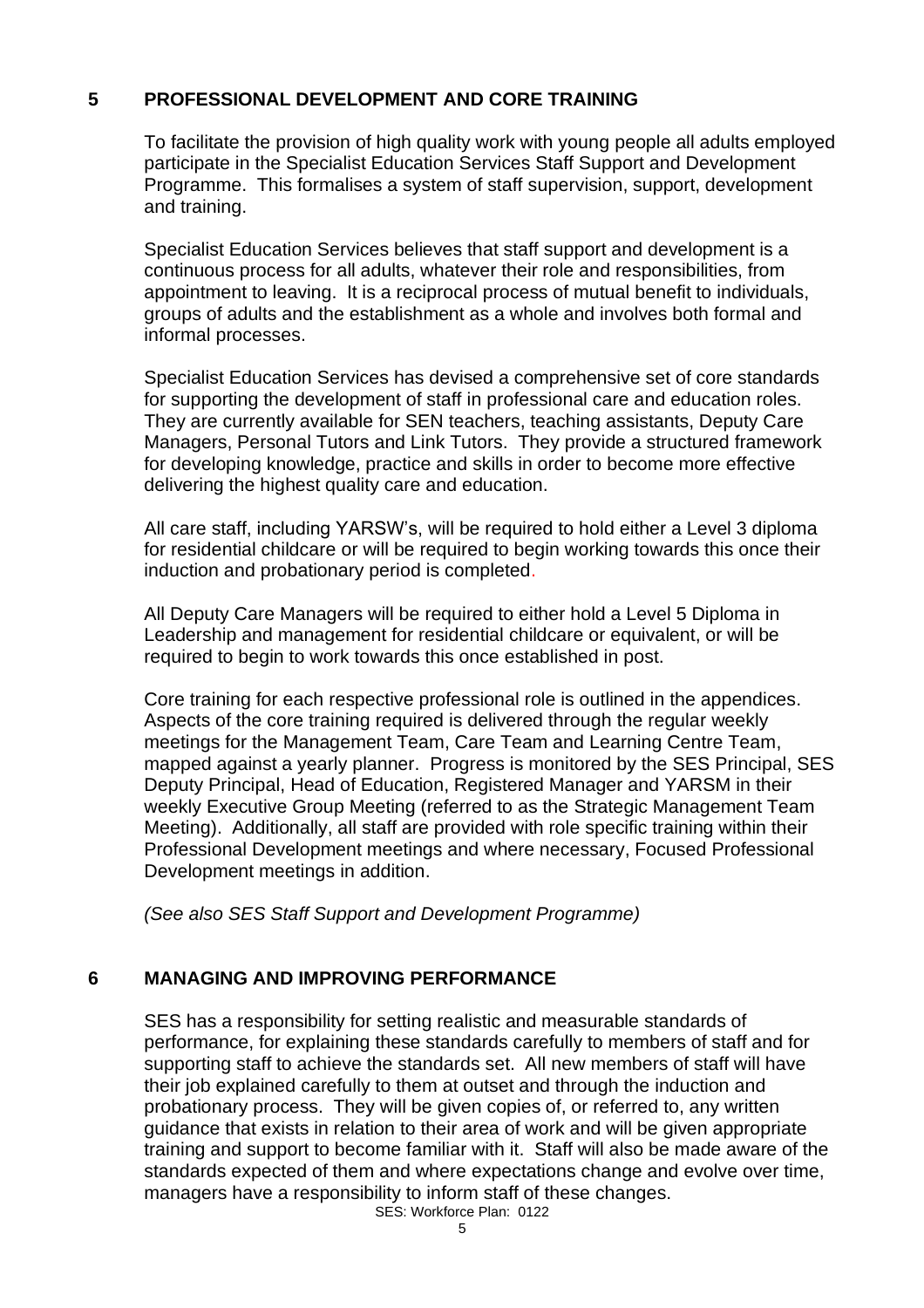Employees have a contractual responsibility to perform to a satisfactory level. Where sub-standard performance is found to be due to negligence or lack of application on the part of the employee, then the Disciplinary Procedure will normally be appropriate.

However, issues of an employee's capability may arise from time to time where sub-standard performance relates to a lack of the required knowledge, skills or ability rather than misconduct. In this case, the employee will, wherever practicable, be assisted through training or coaching and given reasonable time to achieve the required standard.

An appropriate interview process, coupled with the rigorous Staff Support and Development Programme with its emphasis on growth and development of skills and knowledge, through to professional development guided by regular meetings, should eliminate the need for capability procedures except for rare and highly exceptional circumstances.

The company's aim is to encourage improvement in individual conduct and performance through appropriate support, guidance and professional development.

It is hoped that most disciplinary problems can be solved by informal discussions or counselling. However if this fails to resolve the problem a more formal approach is required.

*(See also SES Grievance, Capability and Disciplinary Procedures, SES Staff Support and Development Programme, SES Supporting Induction and Professional Practice in Care Roles)*

#### **7 SUPERVISION OF PRACTICE**

During the six month probationary period a staff member will have high frequency induction, development and personal support meetings as scheduled and recorded in their induction pack.

Once out of the six month probationary period staff have monthly Supervision sessions, which alternate between Personal Support Meetings and Professional Development Meetings.

*(See diagram overleaf)*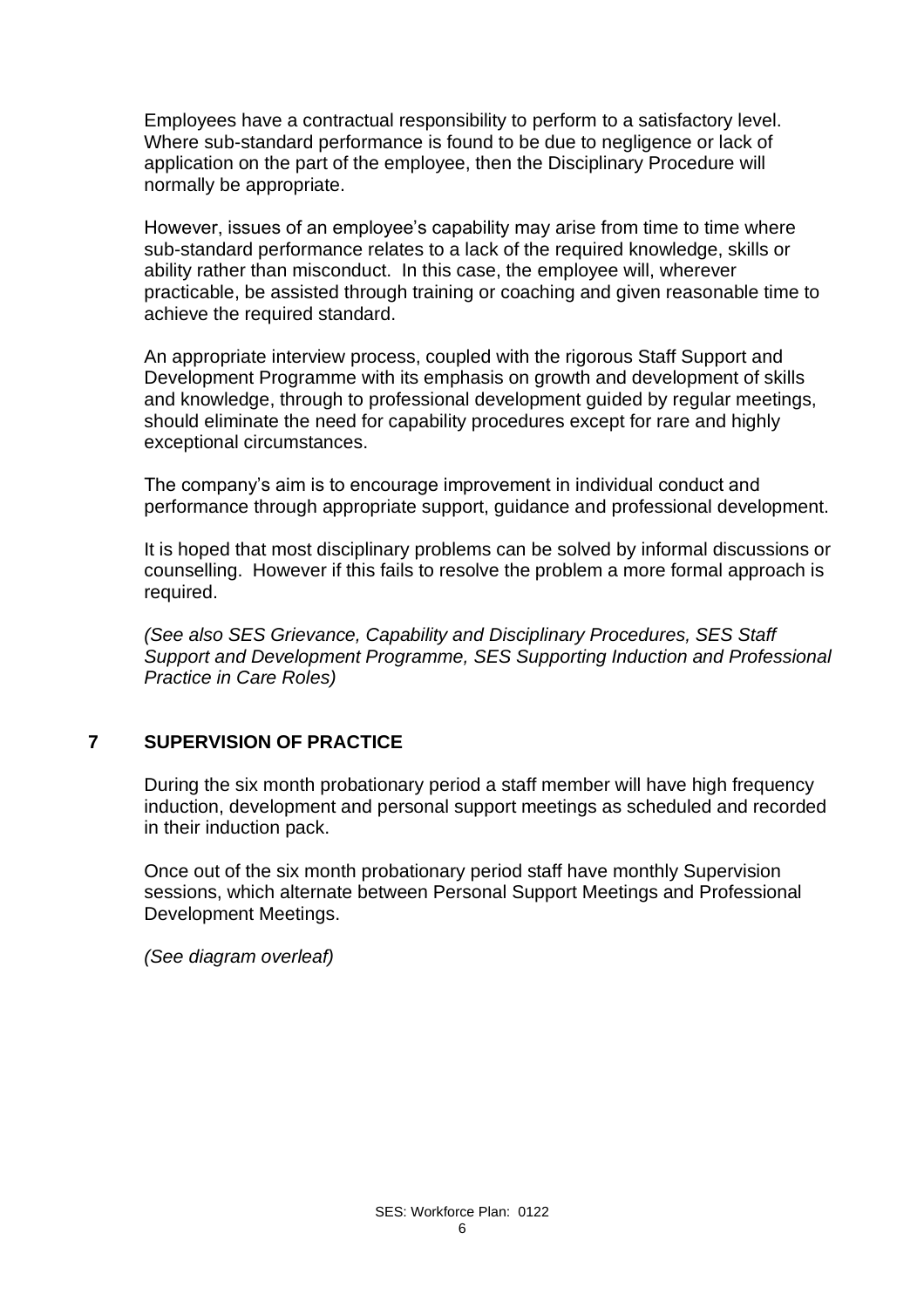

*COMMUNICATION STRUCTURES*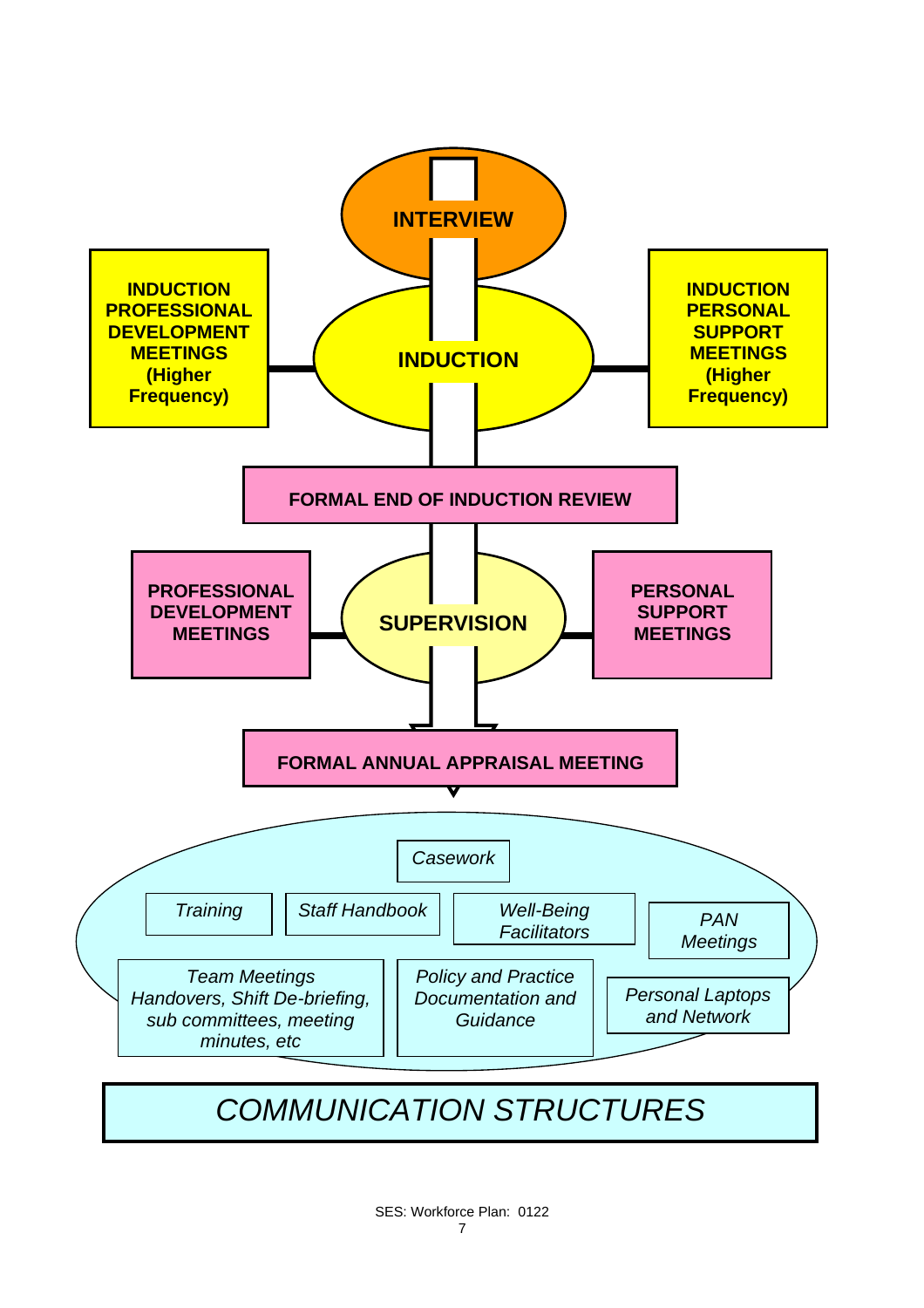#### **8 RECORD KEEPING**

SES is registered under the Data Protection Act and needs to keep certain information about its staff, parents, children and other individuals who come into contact with SES. This information is gathered in order to enable the provision of education and other associated functions. In addition, the school may be required by law to collect, use and share certain information. It is also necessary to process information so that employees can be recruited and paid. SES must comply with the Data Protection Principles that are set out in the applicable and current data protection legislation, meaning the General Data Protection Regulation, the Data Protection Act and the Privacy and Electronic Communications Regulations.

A Central Ofsted file (containing Single Central record) is maintained at both Avocet House and Turnstone House; this is updated monthly by the administration teams and checked regularly by the Principal.

A secure database is maintained on the internal networks for both Avocet House and Turnstone House. In addition, paper records are maintained and stored in secure facilities at the site offices.

*(See also SES Data Protection Policy and Practice)*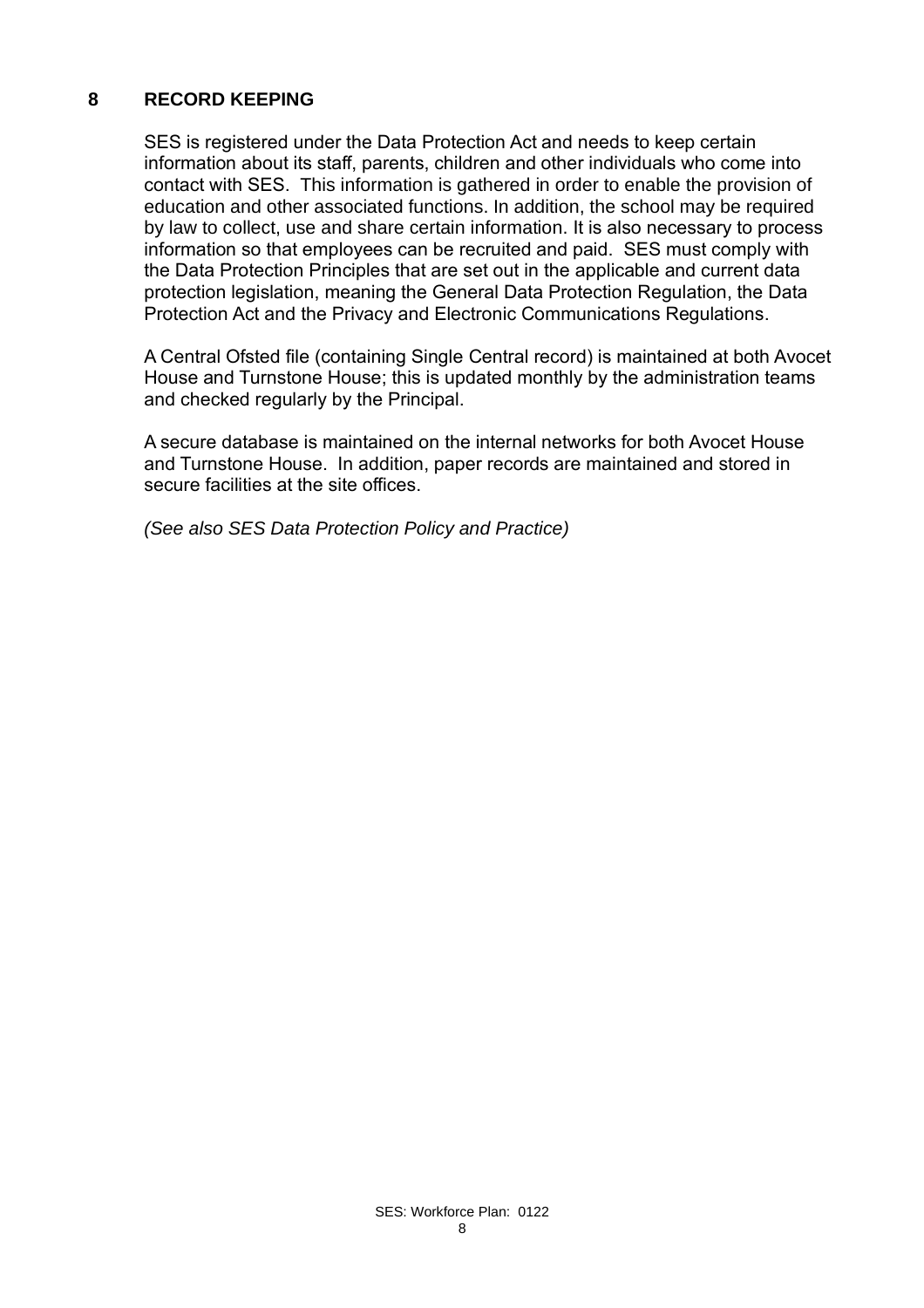#### **9 APPENDICES**

#### **Minimum Qualification Requirements by Role (see Person specifications for greater detail, including experience)**

| <b>Cleaner</b> | <b>Handy</b><br><b>Person</b> | Housekeeper              | <b>Admin</b><br>Assistant /<br>Administrator             | Link Tutor /<br><b>Personal</b><br><b>Tutor</b>                                                            | <b>YARSW</b>                                                               | Team Leader /<br><b>Deputy Care</b><br><b>Manager</b>                                                             | <b>Head of Care</b>                                                                               | <b>Registered</b><br><b>Manager</b>                                                                                                                     |
|----------------|-------------------------------|--------------------------|----------------------------------------------------------|------------------------------------------------------------------------------------------------------------|----------------------------------------------------------------------------|-------------------------------------------------------------------------------------------------------------------|---------------------------------------------------------------------------------------------------|---------------------------------------------------------------------------------------------------------------------------------------------------------|
|                |                               | English /<br>Literacy L1 | 5 GCSEs A*-<br>G, including<br>English /<br><b>Maths</b> | English /<br>Literacy L1                                                                                   | English /<br>Literacy L1                                                   | English /<br>Literacy L1                                                                                          | English /<br>Literacy L1                                                                          | 5 GCSEs A*-G,<br>including English<br>/ Maths                                                                                                           |
|                |                               |                          |                                                          | NVQ Level 3<br>Residential<br>Childcare<br>(within two<br>years of<br>appointment<br>or working in<br>RCC) | <b>NVQ Level</b><br>3<br>Residential<br>Childcare<br>(within two<br>years) | NVQ Level 3<br>Residential<br>Childcare                                                                           | NVQ Level 3<br>Residential<br>Childcare                                                           | NVQ Level 3<br><b>Residential</b><br>Childcare                                                                                                          |
|                |                               |                          |                                                          |                                                                                                            |                                                                            | NVQ Level 5<br>Leadership and<br>Management in<br>RCC (willing to<br>undertake once<br>appointed $-$<br>DCM only) | NVQ Level 5<br>Leadership and<br>Management in<br>RCC (willing to<br>undertake once<br>appointed) | NVQ Level 5<br>Leadership and<br>Management in<br>RCC (on<br>appointment or<br>completed within<br>regulation<br>timescale<br>following<br>appointment) |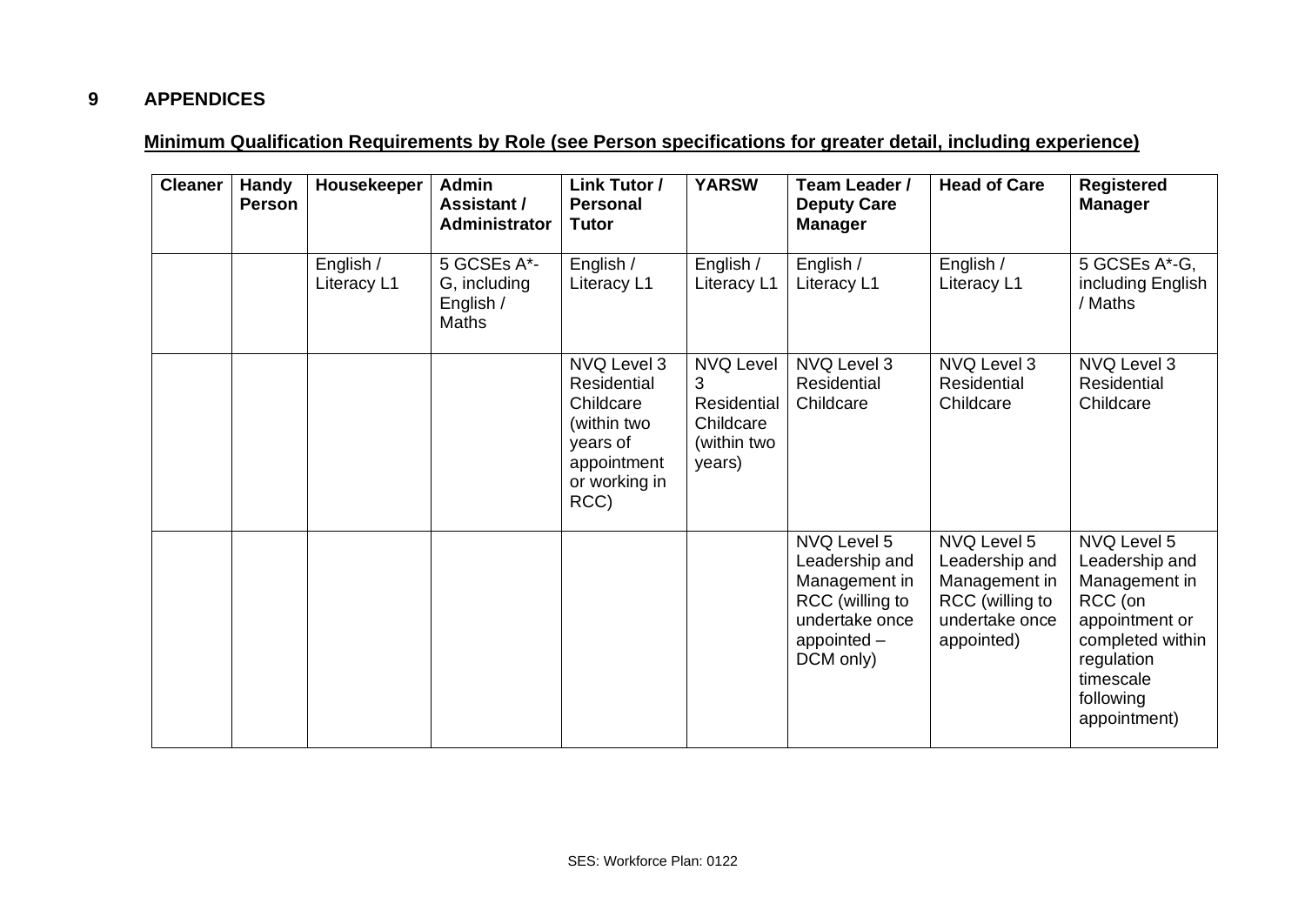#### **Minimum Qualification Requirements by Role (see Person specifications for greater detail, including experience)**

| <b>Teaching</b><br><b>Assistant</b><br>Scale 2 | <b>Teaching</b><br><b>Assistant</b><br>Scale 3                                                  | Careers,<br>Information and<br><b>Guidance</b><br><b>Advisor</b>                                        | <b>SEN Teacher</b>                                                                             | Deputy Head of<br><b>Education</b>                                                                 | <b>Head of Education</b>                                                                           | <b>Principal / Deputy</b><br><b>Principal</b>                                                                   |
|------------------------------------------------|-------------------------------------------------------------------------------------------------|---------------------------------------------------------------------------------------------------------|------------------------------------------------------------------------------------------------|----------------------------------------------------------------------------------------------------|----------------------------------------------------------------------------------------------------|-----------------------------------------------------------------------------------------------------------------|
| English /<br>Literacy L1                       | English /<br>Literacy L1                                                                        | English / Literacy<br>L1                                                                                | Qualified<br>Teacher status<br>and initial or<br>post-graduate<br>educational<br>qualification | <b>Qualified Teacher</b><br>status and initial<br>or post-graduate<br>educational<br>qualification | <b>Qualified Teacher</b><br>status and initial or<br>post-graduate<br>educational<br>qualification | Higher qualification in<br>subject area related to<br>professional role or<br>other management<br>qualification |
|                                                | NVQ Level 3<br>or equivalent<br>qualification<br>(willing to<br>undertake<br>once<br>appointed) | Level 4 in Advice<br>and Guidance or<br>Careers<br>Guidance (willing<br>to undertake once<br>appointed) | Initial or higher<br>degree or<br>relevant higher<br>qualification                             | Initial or higher<br>degree or<br>relevant higher<br>qualification                                 | Initial or higher<br>degree or relevant<br>higher qualification                                    |                                                                                                                 |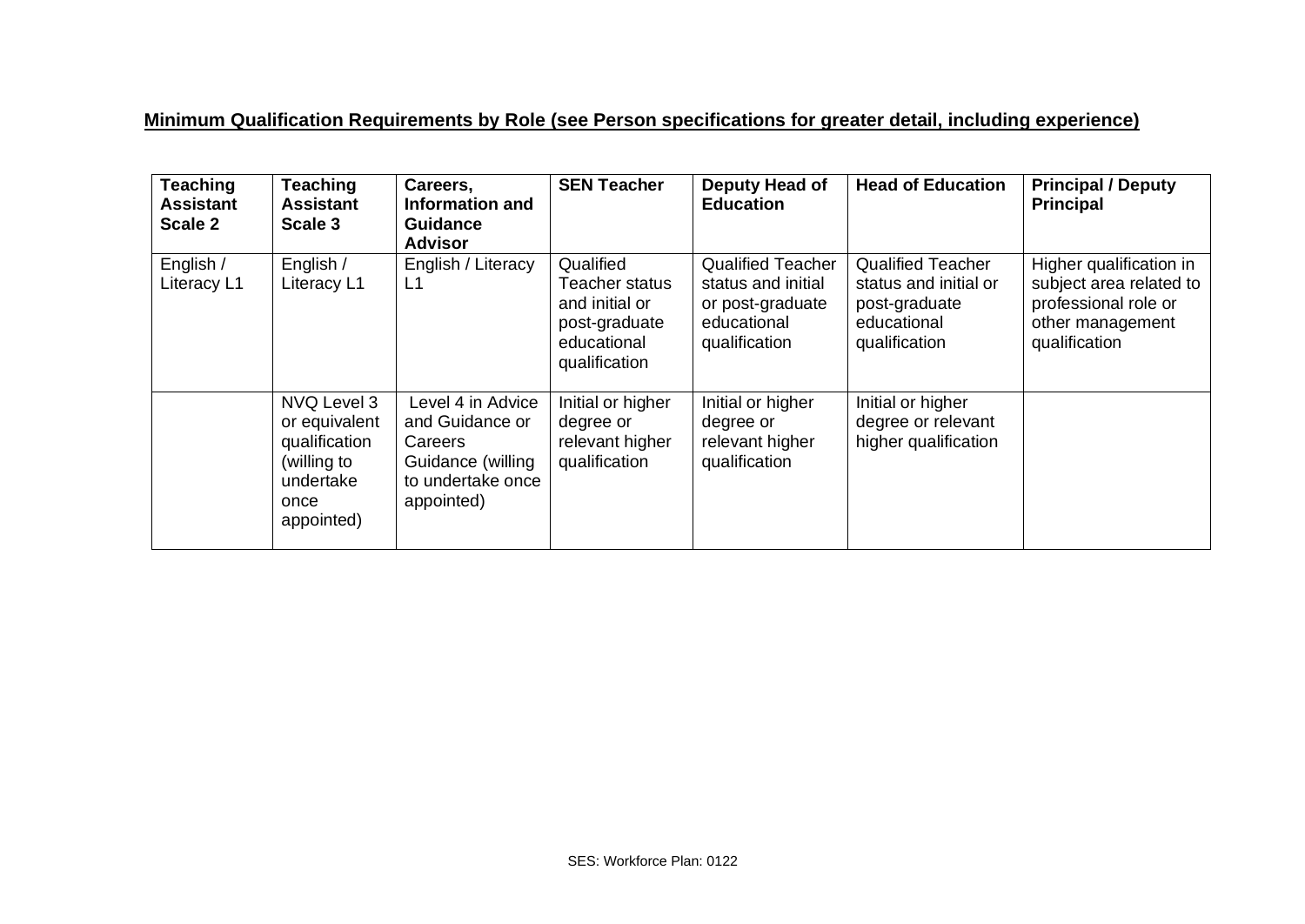#### **Training Requirements: External Courses**

| <b>Cleaner</b>                                                     | Handy<br><b>Person</b>                                             | <b>House</b><br>keeper                                             | <b>Admin</b><br><b>Assista</b><br>nt/<br><b>Adminis</b> | <b>Link Tutor</b><br><b>Personal</b><br><b>Tutor</b>           | <b>YARSW</b>                                                                               | <b>Team Leader</b><br>/ Deputy<br>Care<br><b>Manager</b>                        | <b>Head of</b><br>Care                                                          | <b>YARSM</b>                                                                 | <b>Registered</b><br><b>Manager</b>                                          |
|--------------------------------------------------------------------|--------------------------------------------------------------------|--------------------------------------------------------------------|---------------------------------------------------------|----------------------------------------------------------------|--------------------------------------------------------------------------------------------|---------------------------------------------------------------------------------|---------------------------------------------------------------------------------|------------------------------------------------------------------------------|------------------------------------------------------------------------------|
|                                                                    | Working<br>at Height<br>(HSE<br>Online)                            |                                                                    | trator                                                  |                                                                |                                                                                            |                                                                                 | Designated<br>Safeguarding<br>Lead in<br>Education<br>(every 2<br>years)        |                                                                              | Designated<br>Safeguarding<br>Lead in<br>Education<br>(every 2 years)        |
|                                                                    | Manual<br>Handling<br>(HSE<br>Online)                              |                                                                    |                                                         |                                                                | Adult<br>Safeguardi<br>ng (every 2<br>years)                                               | Designated<br>Person for<br>Child<br>Protection<br>(every 2)<br>years)          | Lead<br>Designated<br>Person for<br>Child<br>Protection<br>(every 2<br>years)   | Adult<br>Safeguarding<br>(every 2<br>years)                                  | Lead<br>Designated<br>Person for<br>Child<br>Protection<br>(every 2 years)   |
|                                                                    |                                                                    |                                                                    |                                                         |                                                                |                                                                                            |                                                                                 | Safer<br>Recruitment<br>(every 3<br>years)                                      | Safer<br>Recruitment<br>(every 3<br>years)                                   | Safer<br>Recruitment<br>(every 3 years)                                      |
| Emergen<br>cy First<br>Aid at<br><b>Work</b><br>(every 3<br>years) | Emerge<br>ncy First<br>Aid at<br><b>Work</b><br>(every 3<br>years) | Emerge<br>ncy First<br>Aid at<br><b>Work</b><br>(every 3<br>years) |                                                         | Emergency<br>First Aid at<br><b>Work</b><br>(every 3<br>years) | First Aid at<br><b>Work</b><br>(Initial 3)<br>day, 2 day<br>refresher<br>every 3<br>years) | First Aid at<br>Work (Initial 3<br>day, 2 day<br>refresher<br>every 3<br>years) | First Aid at<br>Work (Initial 3<br>day, 2 day<br>refresher<br>every 3<br>years) | First Aid at<br>Work (Initial 3<br>day, 2 day<br>refresher<br>every 3 years) | First Aid at<br>Work (Initial 3<br>day, 2 day<br>refresher every<br>3 years) |
| Food<br>Hygiene<br>L2<br>(every 3<br>years)                        |                                                                    | Food<br>Hygiene<br>L2<br>(every 3<br>years)                        |                                                         | Food<br>Hygiene L2<br>(every 3<br>years)                       | Food<br>Hygiene L2<br>(every 3<br>years)                                                   | Food Hygiene<br>L <sub>2</sub> (every 3<br>years)                               | Food<br>Hygiene L2<br>(every 3<br>years)                                        |                                                                              |                                                                              |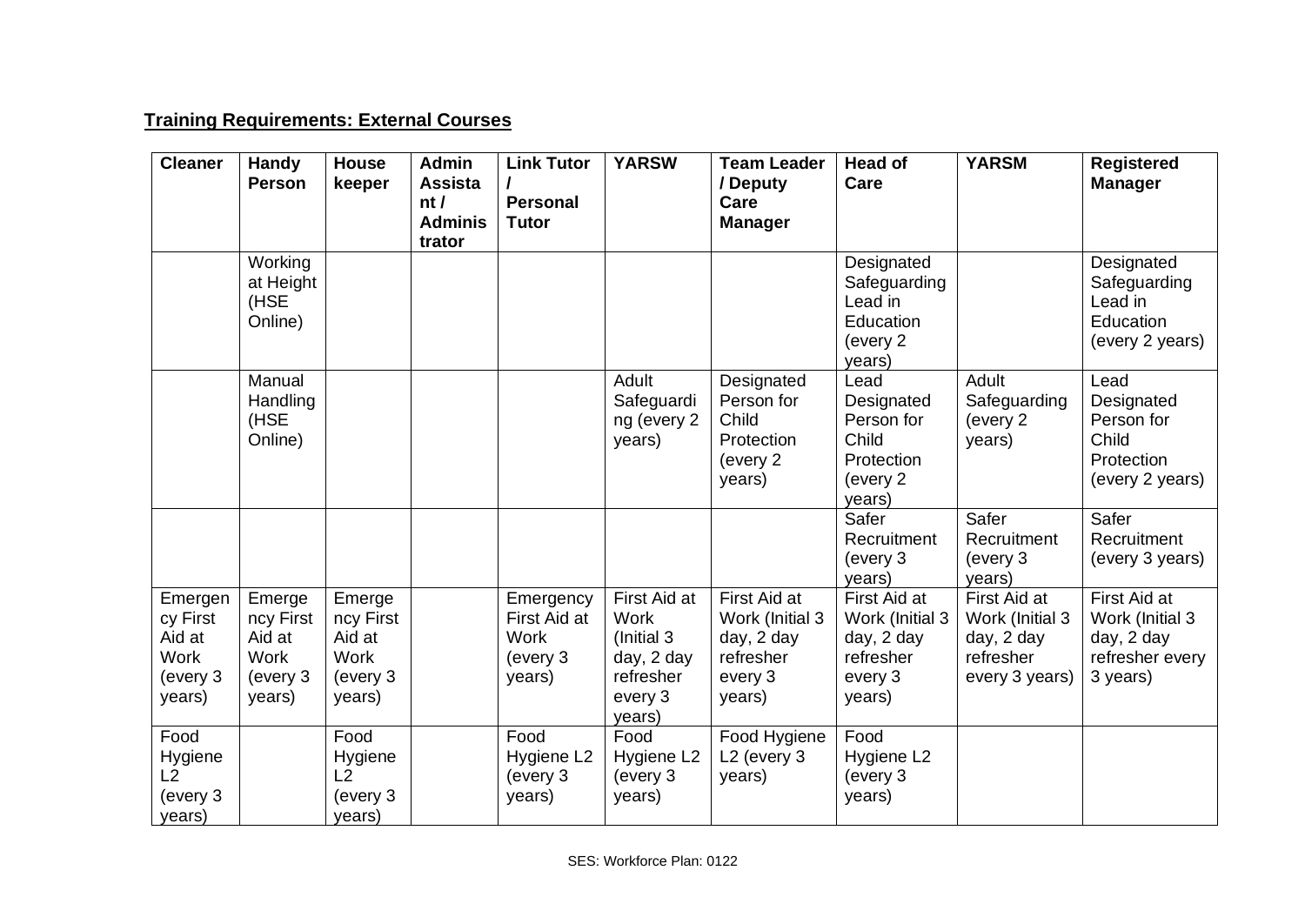|                                                         | Fire<br>Marshall                                        |                                             |                                                         |                                           | Administeri<br>ng<br>Medication           | Administering<br>Medication          | Administering<br>Medication        | Administering<br>Medication               | Administering<br>Medication          |
|---------------------------------------------------------|---------------------------------------------------------|---------------------------------------------|---------------------------------------------------------|-------------------------------------------|-------------------------------------------|--------------------------------------|------------------------------------|-------------------------------------------|--------------------------------------|
| Team<br>$Teach -$<br>12 <sub>hr</sub><br>(once<br>only) | Team<br>$Teach -$<br>12 <sub>hr</sub><br>(once<br>only) | Team<br>$Teach -$<br>12hr<br>(once<br>only) | Team<br>$Teach -$<br>12 <sub>hr</sub><br>(once<br>only) | Team<br>$Teach -$<br>12hr $/$<br>Advanced | Team<br>$Teach -$<br>12hr $/$<br>Advanced | Team Teach<br>$-12$ hr /<br>Advanced | Team Teach<br>$-12hr/$<br>Advanced | <b>Team Teach</b><br>$-12hr/$<br>Advanced | Team Teach -<br>12hr $/$<br>Advanced |

### **Training Requirements: External Courses**

| <b>Teaching</b><br><b>Assistant</b><br>Scale 2       | Teaching<br><b>Assistant</b><br>Scale 3              | Careers,<br><b>Information</b><br>and Guidance<br><b>Advisor</b> | <b>SEN Teacher</b>                                       | Deputy Head of<br><b>Education</b>                              | <b>Head of</b><br><b>Education</b>                                  | <b>Principal / Deputy</b><br><b>Principal / Operational</b><br><b>Director</b> |
|------------------------------------------------------|------------------------------------------------------|------------------------------------------------------------------|----------------------------------------------------------|-----------------------------------------------------------------|---------------------------------------------------------------------|--------------------------------------------------------------------------------|
|                                                      |                                                      |                                                                  |                                                          |                                                                 | Designated<br>Safeguarding Lead<br>in Education (every<br>2 years)  | Designated<br>Safeguarding Lead in<br>Education (every 2<br>years)             |
|                                                      |                                                      |                                                                  |                                                          | Designated<br>Person for Child<br>Protection (every<br>2 years) | <b>Designated Person</b><br>for Child Protection<br>(every 2 years) | Designated Person for<br>Child Protection (every 2<br>years)                   |
|                                                      |                                                      |                                                                  |                                                          | Safer<br>Recruitment<br>(every 3 years)                         | <b>Safer Recruitment</b><br>(every 3 years)                         | <b>Safer Recruitment</b><br>(every 3 years)                                    |
| Emergency<br>First Aid at<br>Work (every 3<br>years) | Emergency<br>First Aid at<br>Work (every 3<br>years) | <b>Emergency First</b><br>Aid at Work<br>(every 3 years)         | <b>Emergency First</b><br>Aid at Work<br>(every 3 years) | <b>Emergency First</b><br>Aid at Work<br>(every 3 years)        | <b>Emergency First</b><br>Aid at Work (every<br>3 years)            | <b>Emergency First Aid at</b><br>Work (every 3 years)                          |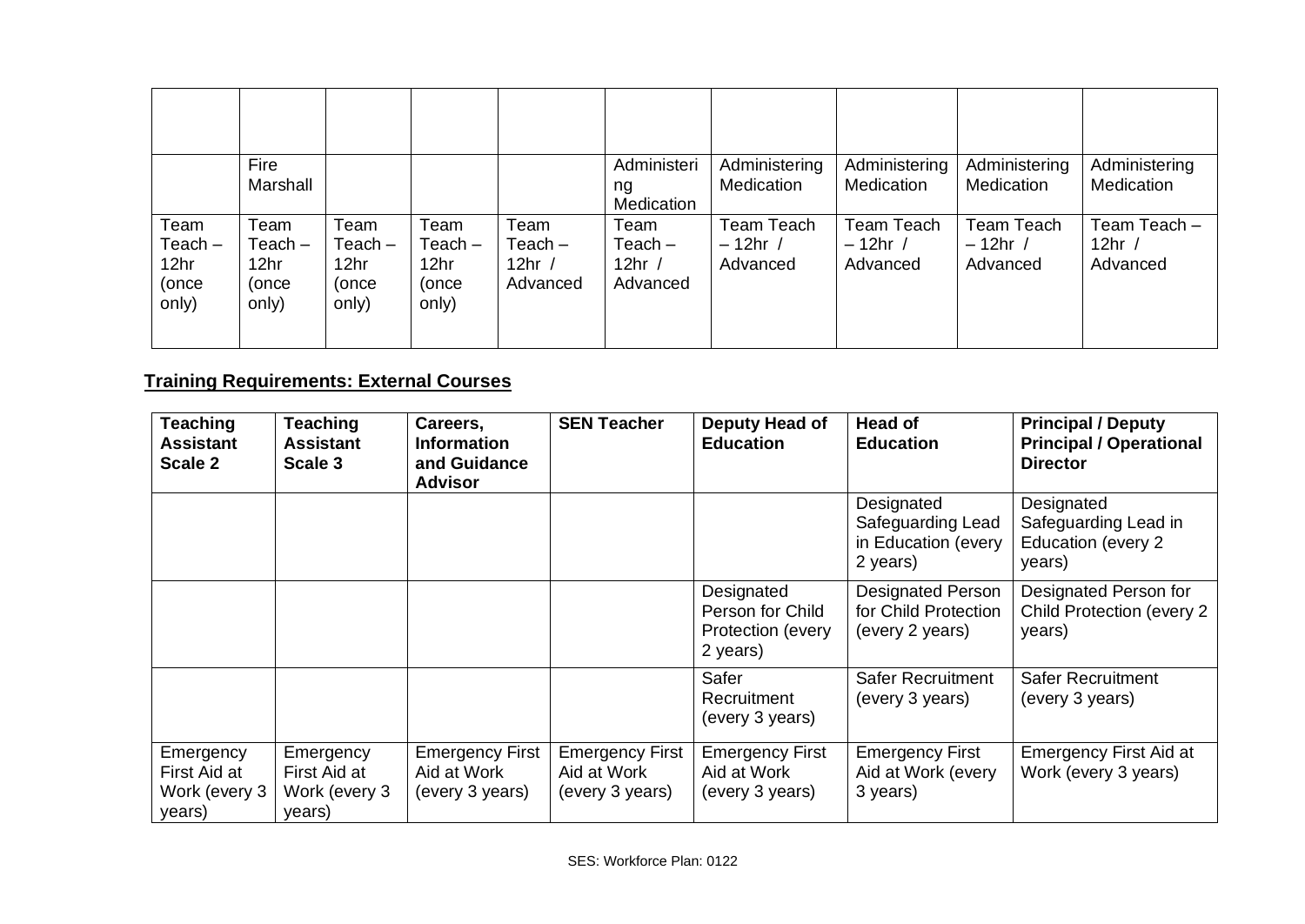| Food Hygiene<br>$L2$ (every 3<br>years) | Food Hygiene<br>$L2$ (every 3<br>years) | Food Hygiene<br>$L2$ (every 3<br>years)   | Food Hygiene<br>$L2$ (every 3<br>years) | Food Hygiene L2<br>(every 3 years) | Food Hygiene L2<br>(every 3 years) |                                 |
|-----------------------------------------|-----------------------------------------|-------------------------------------------|-----------------------------------------|------------------------------------|------------------------------------|---------------------------------|
| Team Teach<br>$-12hr/$<br>Advanced      | Team Teach -<br>12hr<br>Advanced        | Team Teach –<br>12hr $\prime$<br>Advanced | Team Teach -<br>12hr $/$<br>Advanced    | Team Teach -<br>12hr / Advanced    | Team Teach -<br>12hr / Advanced    | Team Teach - 12hr /<br>Advanced |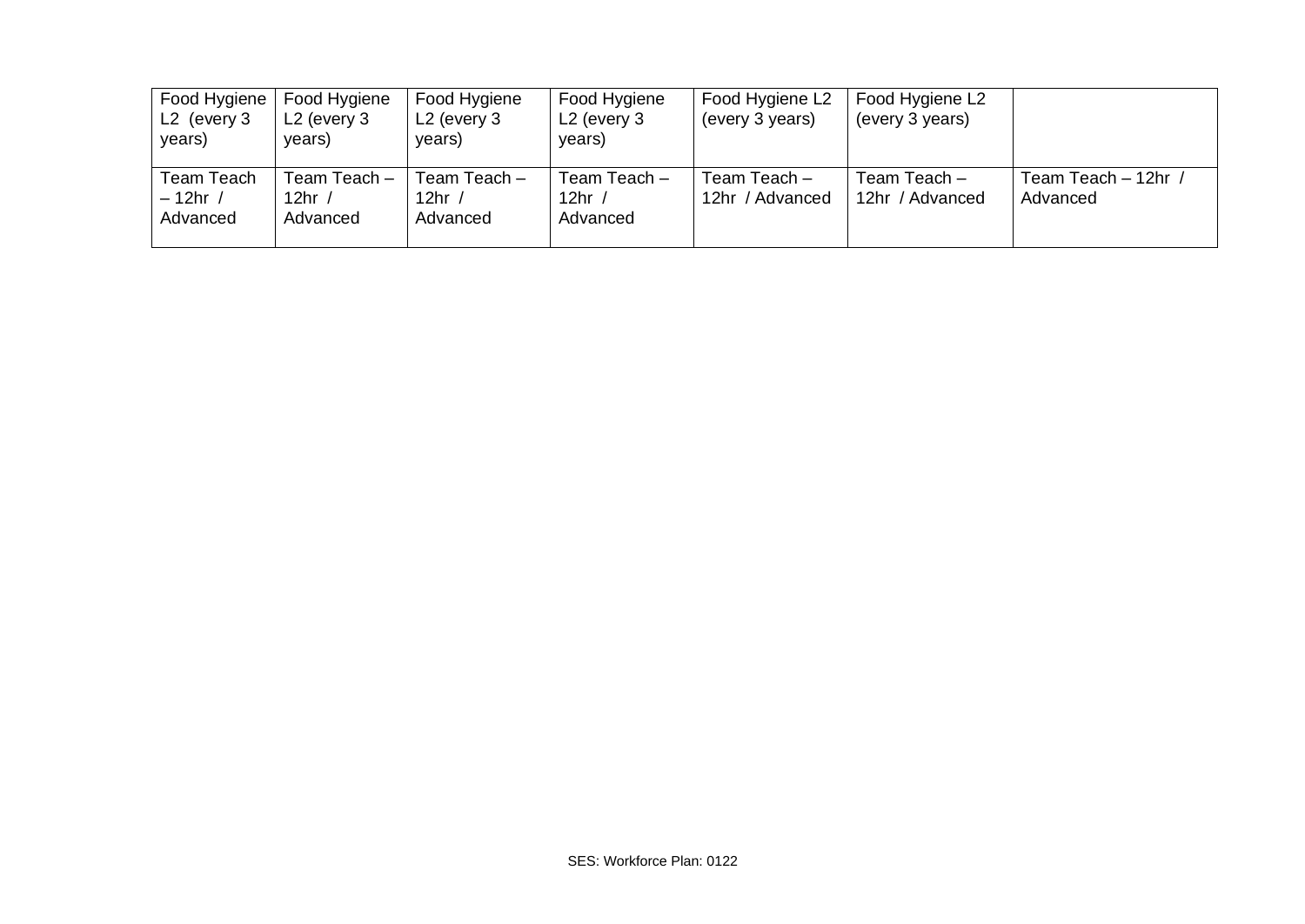#### **Induction Training – First six months**

#### **Admin / Ancillary Staff**

- Admin Systems & Office Procedures
- Laptop Familiarization and Email
- Safeguarding and Child Protection
- Fire Procedures
- Risk Assessments
- Activities and Visits
- Car Familiarization
- Basic Care
- Holistic Learning
- SES Vision and Ethos
- Site, Building and Security
- Communication and Professional Recording
- Administrative
- Resources and Equipment
- Medical
- Transport
- Finance
- General Care Practice, including Restorative Practice
- Casework
- Role Specific Areas, including:
	- o PAT testing Handy Person
	- o Working from Height Handy Person
	- o Manual Handling Handy Person
	- o Food Hygiene House Keeper
	- o Office and Admin Procedures Admin Asst and Administrator

#### **Care Staff**

- Admin Systems & Office procedures
- Laptop Familiarization and Email
- Safeguarding and Child Protection
- Fire Procedures
- Risk Assessments
- Activities and Visits
- Food hygiene/catering
- Car Familiarization
- Basic Care
- Holistic Learning
- SES Vision and Ethos
- Site, Building and Security
- Communication and Professional Recording
- Administrative
- Resources and Equipment
- Medical
- Night times
- Transport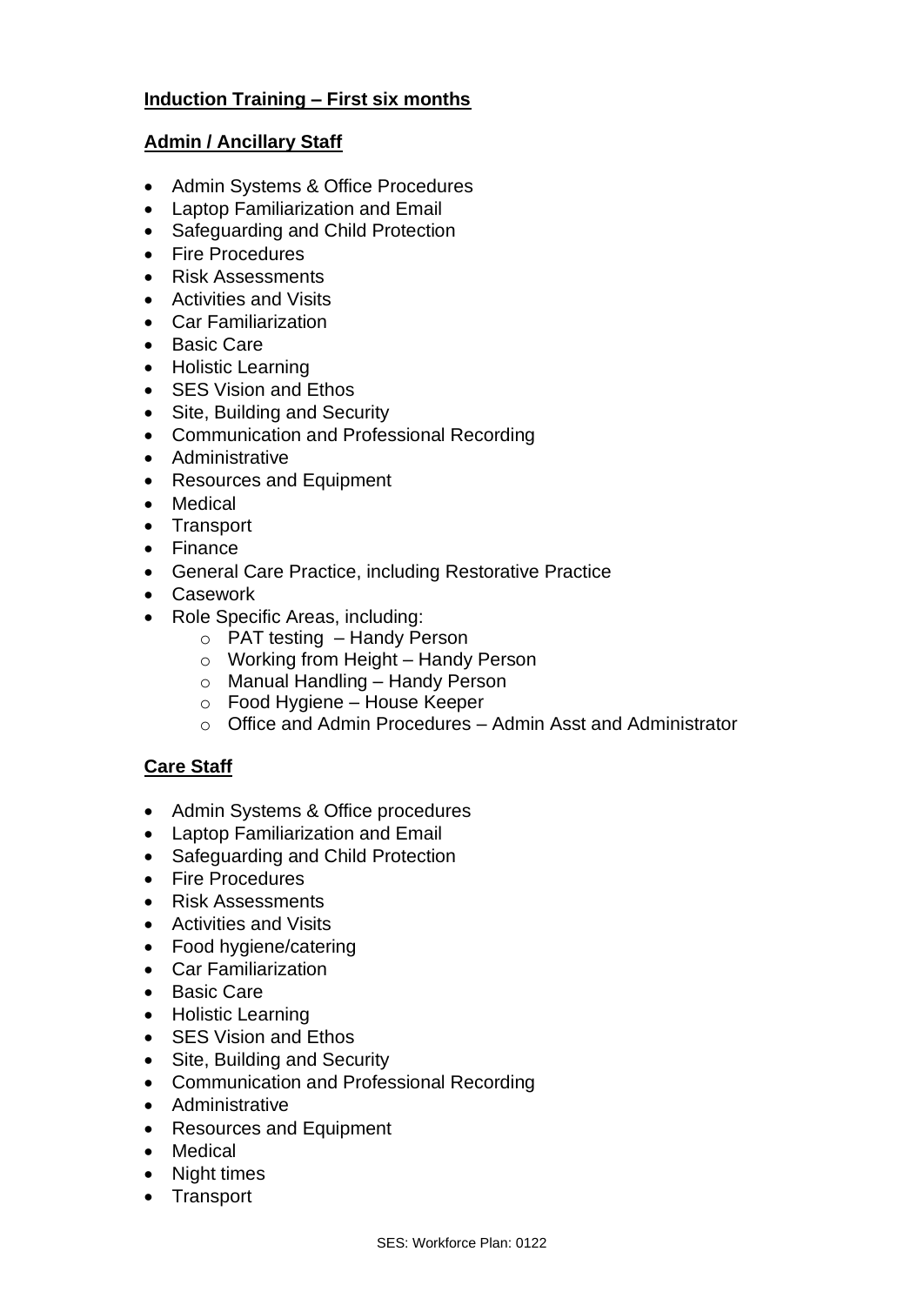- Catering, including Kitchen Induction
- Finance
- Clothing, including Laundry Routines
- General Care Practice, including Restorative Practice
- Casework
- Reviews
- Learning Centre Practice / 24 Hour Learning
- Meetings

#### **YARSW**

- Admin Systems & Office procedures
- Laptop Familiarization and Email
- Adult Safeguarding
- Safeguarding and Child Protection
- Fire Procedures
- Risk Assessments
- Activities and Visits
- Food hygiene/catering
- Basic Care
- Holistic Learning
- SES Vision and Ethos
- Site, Building and Security
- Communication and Professional Recording
- Administrative
- Resources and Equipment
- Medical / Medication
- Night times
- Transport
- Catering, including Kitchen Induction
- Finance
- Clothing, including Laundry Routines
- General Care Practice, including Restorative Practice
- Casework
- Reviews
- PAN Process
- 24 Hour Learning
- Meetings

#### **Learning Centre Staff**

- Admin Systems & Office procedures
- Laptop Familiarization and Email
- Safeguarding and Child Protection
- Fire Procedures
- Risk Assessments
- Activities and Visits
- Food hygiene/catering
- Car Familiarization
- Basic Care